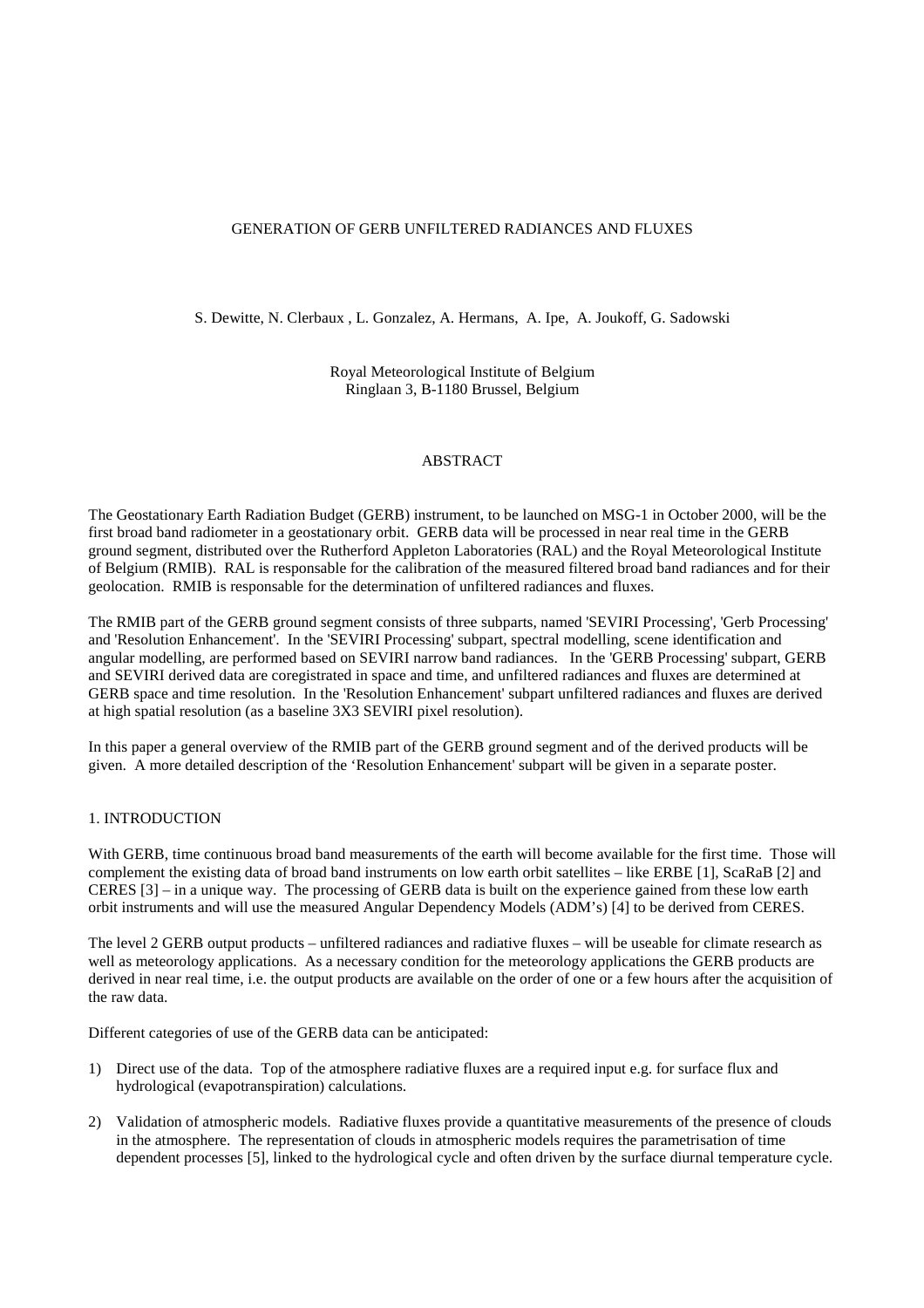The time complete sampling of GERB should allow a much tighter validation of these processes than what is possible with low earth orbit radiation budget data (e.g. [6]).

3) Assimilation in atmospheric models. Recently progress has been made in the direct assimilation of satellite longwave spectral radiances (e.g. [7]). This technique could be extended to the assimilation of GERB broad band longwave radiances, and maybe to the assimilation of GERB broadband shortwave fluxes.

This paper gives a short overview of the generation of GERB unfiltered radiances and fluxes. Section 2 gives an outline of the different processing steps, section 3 summarises the obtained accuracies and section 4 describes the different products that will be available for interested users.

## 2. OVERVIEW OF PROCESSING

### **Required processing steps.**

The estimation of reflected solar and emitted thermal fluxes from single satellite broadband radiance measurements has been done previously for the ERBE, ScaRaB and CERES missions. The experience from these experiments learns that the following steps are required for the processing of GERB data:

• The calibration of the broadband radiances [8]. A 'total' radiance is measured in the spectral range 0-50 micron and a 'shortwave' radiance is measured in the spectral range 0-4 micron. The measured radiances are referred to as filtered radiances  $L^f$ .

For the GERB instrument, the in-flight calibration of the broad band radiances will be performed at RAL.

• Separation of the reflected solar and the emitted thermal radiances. A synthetic 'longwave' radiance is computed by subtraction of the shortwave from the total radiance according to equation (1).

$$
L_{LW}^f = L_{TOT}^f - AL_{SW}^f \tag{1}
$$

The factor 'A' is defined such that  $L_{LW}^f$  is zero when a black body of 5800 K (close to the solar spectrum) is observed. For natural scenes, there will be a small contribution of reflected solar radiation to the synthetic long wave radiance  $L_{LW}^f$  and a small contribution of emitted thermal radiation to the short wave radiance  $L_{SW}^f$ .

- The removal of the effects of the non flat spectral responses of the shortwave and the synthetic longwave channel. This involves a modelling of the spectral distribution of the observed radiation. The estimated radiance that would be measured with an ideally flat spectral response is referred to as the unfiltered radiance  $L^{uf}$ . The ratio  $L^{uf}/L^f$  is referred to as the unfilter factor.
- The estimation of the fluxes from the observed radiances. This involves the modelling of the angular distribution of the observed radiation. This results in the estimation of a flux F. The ratio  $F/L<sup>uf</sup>$  is referred to as the angular conversion factor or Angular Dependency Model (ADM). Currently it is foreseen that the best possible ADM's available for the processing of GERB data will be the ADM's derived from the CERES instrument on the TRMM satellite, using the VIRS imager for scene identification.

#### **Unfilter and angular conversion methodology.**

Maximally accurate unfiltered radiance and flux estimates are obtained from a combination of GERB and SEVIRI data. GERB provides accurate broad band measurements. SEVIRI provides good scene identification, which forms a *necessary* condition for appropriate ADM selection. A rational way to obtain the best combined estimate of the unfiltered radiance  $L_{GERB/SEVIR1}^{uf}$  and of the broad band flux  $F_{GERB/SEVIR1}$  is given by equations (2) and (3).

| $L_{GERB/SEVIRI}^{uf} = (L_{SEVIRI}^{uf} L_{GERB}^{f}) / L_{SEVIRI}^{f}$ | 2) |
|--------------------------------------------------------------------------|----|
| $F_{GERB/SEVIRI} = ( F_{SEVIRI} L_{GERB}^f ) / L_{SEVIRI}^f$             |    |

 $L_{GERB}^f$  is the basic filtered broad band GERB radiance (shortwave or synthetic longwave) measurement.  $L_{SEVIRI}^f$  is the estimate of the filtered broad band GERB radiance measurement, estimated from the SEVIRI spectral radiances only.  $L^{uf}$ <sub>SEVIRI</sub> is the corresponding estimate of the unfiltered broad band radiance, estimated from the SEVIRI spectral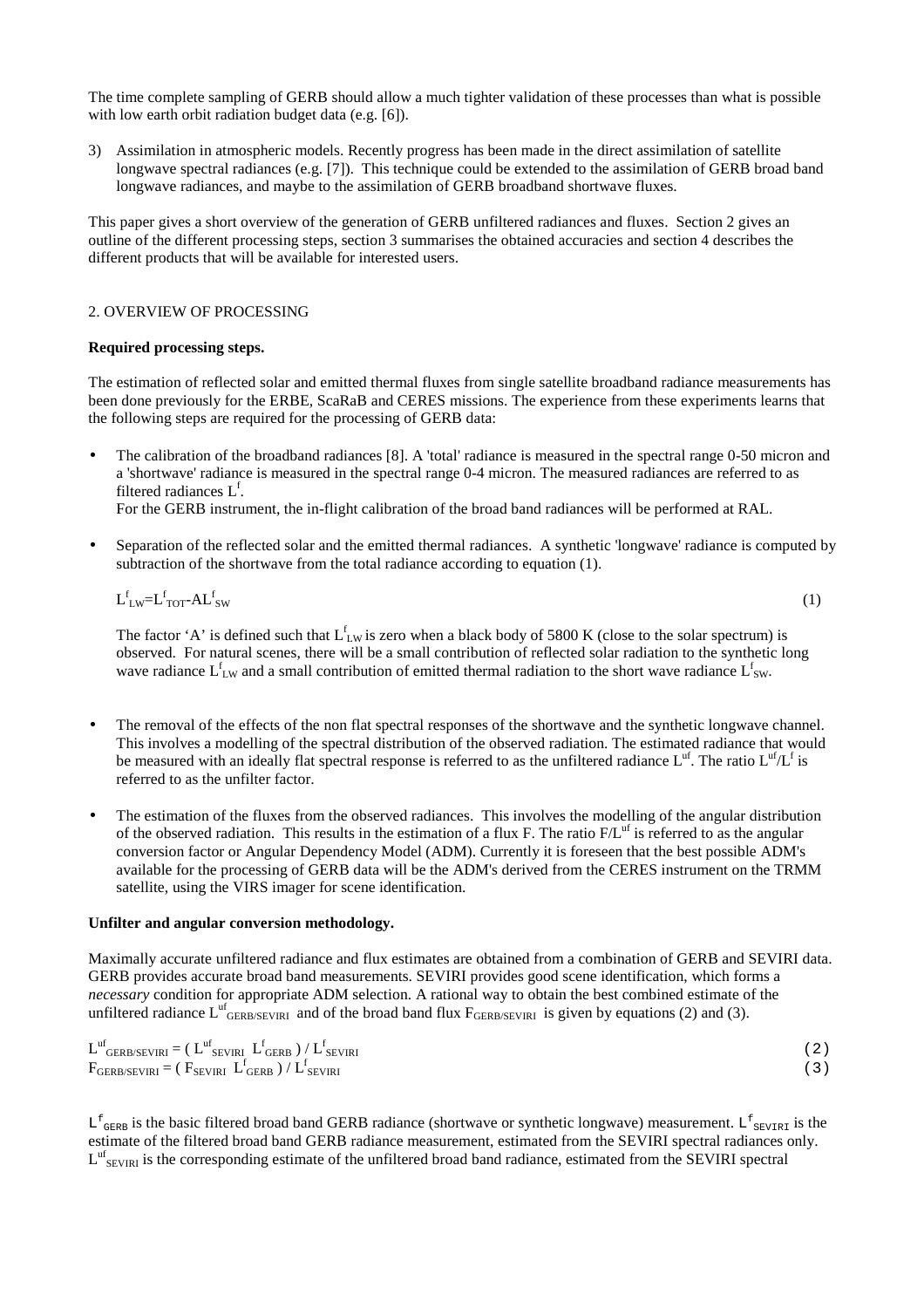radiances only.  $F_{SEVIRI}$  is the corresponding estimate of the unfiltered broad band flux, estimated from the SEVIRI spectral radiances only.

Equations (2) and (3) can be interpreted in two, strictly equivalent, ways:

- The GERB broad band radiance measurement  $L_{GERB}^f$  is converted to a broad band unfiltered radiance by multiplication with the SEVIRI derived unfiltering factor  $L^{uf}$ <sub>SEVIRI</sub> /  $L^f$ <sub>SEVIRI</sub>. The obtained unfiltered radiance  $L^{uf}$ <sub>GERB/SEVIRI</sub> is further converted to the broadband flux by multiplication with the SEVIRI derived angular conversion factor  $F_{SEVIRI} / L^{uf}_{SEVIRI}$ .
- The SEVIRI estimated unfiltered radiance  $L^{uf}$ <sub>SEVIRI</sub> and broad band flux  $F_{SEVIRI}$  are corrected by the factor  $L^f$ <sub>GERB</sub> /  $L_{SEVIRI}^f$ , which corrects the SEVIRI based spectral modelling by the GERB measurement.

# **Division into subsystems**.

The RMIB GERB Processing (RGP) consists in total of three subsytems: 'RGP SEVIRI procesing', 'RGP GERB processing' and 'RGP Resolution Enhancement', to be executed in sequential order. See also figure 1.



GERB Processing' and 'RGP Resolution Enhancement' are executed in sequential order.

The subsystem 'RGP SEVIRI Processing' has as input full resolution SEVIRI spectrally narrowband radiances and as output SEVIRI pixel resolution filtered radiance estimates and broadband unfiltered radiance and flux estimates. Those outputs are referred to as 'high resolution SEVIRI based products'.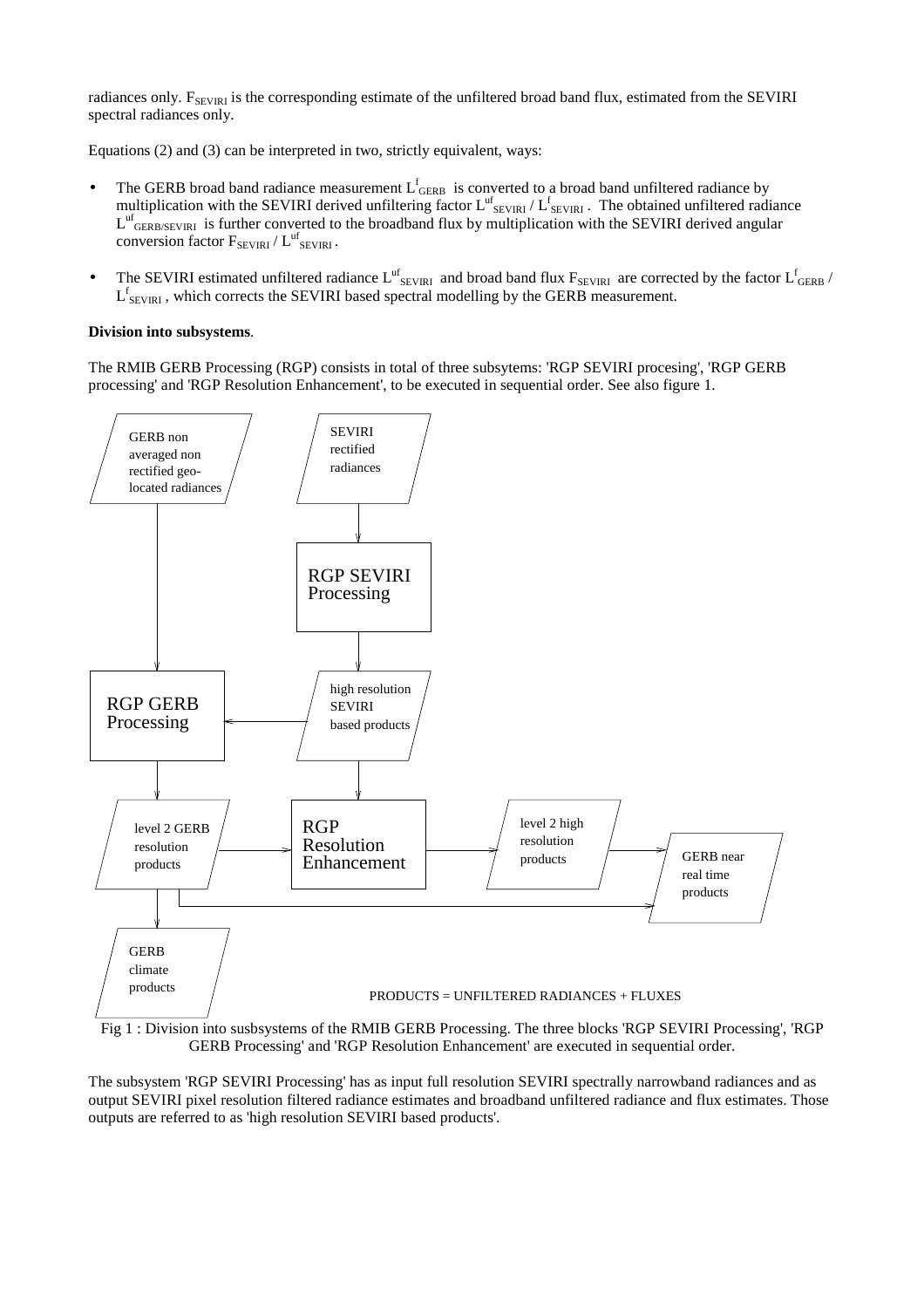The subsystem 'RGP GERB Processing' has as input the GERB measured filtered broadband radiances as well as the high resolution SEVIRI based products, and as output GERB broadband unfiltered radiances and fluxes. Those outputs are referred to as 'level 2 GERB resolution products'.

The subsystem 'Resolution enhancement' has as input the high resolution SEVIRI based unfiltered radiance and flux estimates and the level 2 GERB resolution unfiltered radiances and fluxes and as output fluxes at 3 x 3 SEVIRI pixel resolution that are compatible with the level 2 GERB resolution fluxes. Those outputs are referred to as 'level 2 high resolution products'. In the following sections a brief description of the function of each of the subsystems is given.

# **SEVIRI Processing.**

In this subsystem the spectral modelling, as well as the scene identification and the associated angular modelling will be done on the basis of SEVIRI data.

The inputs for this subsystem are the SEVIRI images.

For the spectral modelling, 6 quantities are estimated from SEVIRI Narrow Band (NB) images [9] :

- $\bullet$  L<sup>f</sup><sub>SW,sol,SEVIRI</sub>, the dominating contribution of the reflected solar radiation to the SW radiance
- $\bullet$  L<sup>f</sup><sub>SW,th,SEVIRI</sub>, the small contribution of the emitted thermal radiation to the SW radiance
- $\bullet$  L<sup>f</sup><sub>LW,th,SEVIRI</sub>, the dominating contribution of the emitted thermal radiation to the LW radiance
- $\bullet$  L<sub>LW,sol,SEVIRI</sub>, the small contribution of the reflected solar radiation to the LW radiance
- L<sub>sol,SEVIRI</sub>, the unfiltered reflected solar radiance estimate
- $L_{th,SEVIRI}$ , the unfiltered emitted thermal radiance estimate

Filtered radiance estimates are obtained as:

| $\sim$ 10<br>$L$ SW, SEVIRI $= L$ SW, sol, SEVIRI $+ L$ SW, th, SEVIRI |  |
|------------------------------------------------------------------------|--|
| $L$ LW, SEVIRI $= L$ LW, th, SEVIRI $+ L$ LW, sol, SEVIRI              |  |

The spectral modelling consists in obtaining the estimate of the broad band filtered radiance  $L^f_{SEVIRI}$  ( $x_S, y_S, t_S$ ) and of the unfilter factor  $L^{uf}_{SEVIRI}$  (x<sub>S</sub>,y<sub>S</sub>,t<sub>S</sub>) /  $L^{f}_{SEVIRI}$  (x<sub>S</sub>,y<sub>S</sub>,t<sub>S</sub>).

The angular modelling consists in modelling the angular conversion factor  $F_{SEVIRI}/L^{uf}_{SEVIRI}$ . The spectral modelling as well as the longwave angular modelling are based on plane parallel radiative transfer modelling. The SBDART radiative transfer tool has been used

For the shortwave angular modelling, the ADM's derived from the CERES/VIRS combination on TRMM will be used. Cloud optical properties will be derived from every SEVIRI pixel, with resolution at nadir of 3 km, comparable with the determination of cloud optical properties from every VIRS pixel on TRMM, with resolution at nadir of 2 km. For cloudy scenes the ADM's will be applied over windows of 3x3 SEVIRI pixels, which have a similar spatial resolution around 10 km at nadir - as the CERES broadband radiometer on TRMM.

The outputs of this subsystem are SEVIRI based estimates of the GERB filtered radiances (shortwave and synthetic long wave), the unfiltered radiances (reflected solar and emitted thermal), as well as the unfiltered broadband fluxes (reflected solar and emitted thermal) at SEVIRI pixel resolution. Thus the outputs are images of  $L^f_{SEVIRI}$ ,  $L^{uf}_{SEVIRI}$  and  $F_{SEVIRI}$ .

In this subsystem all the physical scene modelling is concentrated.

# **GERB Processing.**

In this subsystem, GERB broad band radiance measurements are combined with SEVIRI based models [10].

 $'(x_S, y_S, t_S)'$  is used to refer to SEVIRI time and space sampling.  $'(x_G, y_G, t_G)'$  is used to refer to GERB time and space sampling.

The inputs for this subsystem are the images of the GERB total and shortwave radiances  $L^f$ <sub>GERB</sub> ( $x_G$ , $y_G$ , $t_G$ ), the images of the SEVIRI based estimates of the shortwave and synthetic longwave radiances  $L^f$ <sub>SEVIRI</sub> (x<sub>S</sub>,y<sub>S</sub>,t<sub>S</sub>), of the reflected solar and emitted thermal unfiltered radiances  $L^{uf}$ <sub>SEVIRI</sub> (x<sub>S</sub>,y<sub>S</sub>,t<sub>S</sub>) and of the fluxes  $F_{SEVIRI}$  (x<sub>S</sub>,y<sub>S</sub>,t<sub>S</sub>).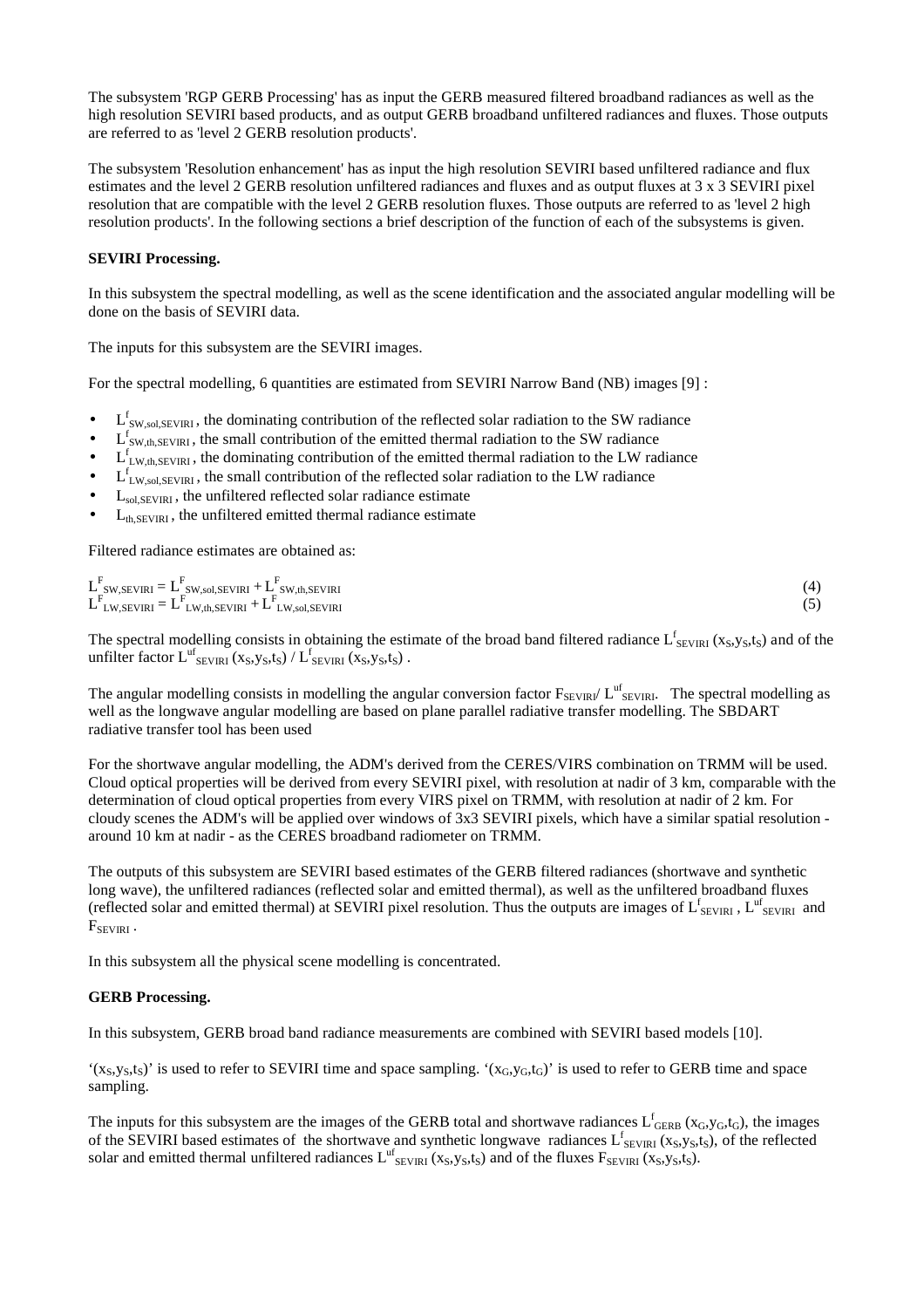In the GERB processing the calculations are done at the shortwave acquisition times and geolocations.

The synthetic long wave radiance is calculated by application of equation (1), after interpolation of the measured total radiances towards the GERB shortwave acquisition times and geolocations.

Correction factors  $c(x_G, y_G, t_G) = L_{GERB}^f(x_G, y_G, t_G) / L_{SEVIRI}^f(x_G, y_G, t_G)$  - needed for application of equations (2) and (3) – are calculated, after interpolation of  $L^f_{SEVIRI}(x_S,y_S,t_S)$ ,  $L^{uf}_{SEVIRI}(x_S,y_S,t_S)$  and  $F_{SEVIRI}(x_S,y_S,t_S)$  radiances towards the GERB shortwave acquistion times and geolocations.

15 minute means of the spectral correction factors are calculated, in order to reach the target GERB signal to noise ratio. The unfiltered radiances and fluxes are calculated by application of equations (2) and (3) using the mean spectral correction factors.

The outputs for this subsytem are the images of the correction factors  $c(x_G, y_G, t_G) = L^f$  GERB  $(x_G, y_G, t_G) / L^f$  SEVIRI  $(x_G, y_G, t_G)$ at GERB footprint level and of the level 2 15 minute mean fluxes  $F_{GERB/SEVIRI}$  ( $x_G, y_G, t_G$ ) at GERB footprint resolution.

In this subsystem all the GERB-SEVIRI coregistration is concentrated.

### **Resolution Enhancement.**

In this subsystem, the resolution of the level 2 fluxes is improved by use of SEVIRI high resolution information. The inputs for this subsystem are the correction factors at GERB spatial resolution  $c(x_G, y_G, t_G) = L_{GERB}^f (x_G, y_G, t_G)$  $L_{SEVIRI}^f$  ( $x_G, y_G, t_G$ ) and the high resolution SEVIRI based estimates of the unfiltered radiance  $L_{SEVIRI}^{uf}$  ( $x_S, y_S, t_S$ ) and of the flux  $F_{SEVIRI}$  (x<sub>S</sub>,y<sub>S</sub>,t<sub>S</sub>).

More details on this subsystem are given in the accompanying paper [11].

The outputs for this subsytem are the level 2 15 minute snapshot high resolution fluxes  $F_{GERB/SEVIRI}$  (x<sub>S</sub>,y<sub>S</sub>,t<sub>S</sub>) and unfiltered radiances  $L^{uf}$  GERB/SEVIRI  $(x_S, y_S, t_S)$ .

In this subsytem all the resolution enhancement of GERB by SEVIRI is concentrated.

# 3. ERROR SOURCES AND ESTIMATED ACCURACIES

The RMIB GERB Processing derives unfiltered radiances and fluxes from geolocated filtered radiances. Multiple error sources contribute to the errors on the final products [12]. The error sources that are inherent to process of flux estimation from a broad band radiometer are:

- calibration of filtered radiances
- thermal/solar radiance separation
- spectral unfiltering
- radiance to flux conversion

The resulting errors on the unfiltered radiances are summarised in table 1, those on the fluxes are summarised in table 2a (nadir view) and 2b (viewing zenith angle of 50 degrees). The viewing zenith angle of 50 degrees – which is the optimum observation angle in terms of flux errors – is representative for the METEOSAT view of Europe.

|                          | thermal radiance | solar radiance |
|--------------------------|------------------|----------------|
| Ferror on absolute scale | 0.46%            | 1.75 %         |
| noise level (1 sigma)    | $0.22$ W/m2sr    | $0.30$ W/m2sr  |

Table 1. Summary of errors on the unfiltered radiances due to calibration of filtered radiances, thermal/solar radiance separation and spectral unfiltering.

| <b>NADIR VIEW</b>       | thermal flux | flux<br>solar |
|-------------------------|--------------|---------------|
| error on absolute scale | 8.3%         | 10.7<br>7 %   |
| noise level (1 sigma)   | 6.2 W/m2     | 10 W/m2       |

Table 2a. Summary of errors on the nadir view fluxes due to calibration of filtered radiances, thermal/solar radiance separation, spectral unfiltering and radiance to flux conversion.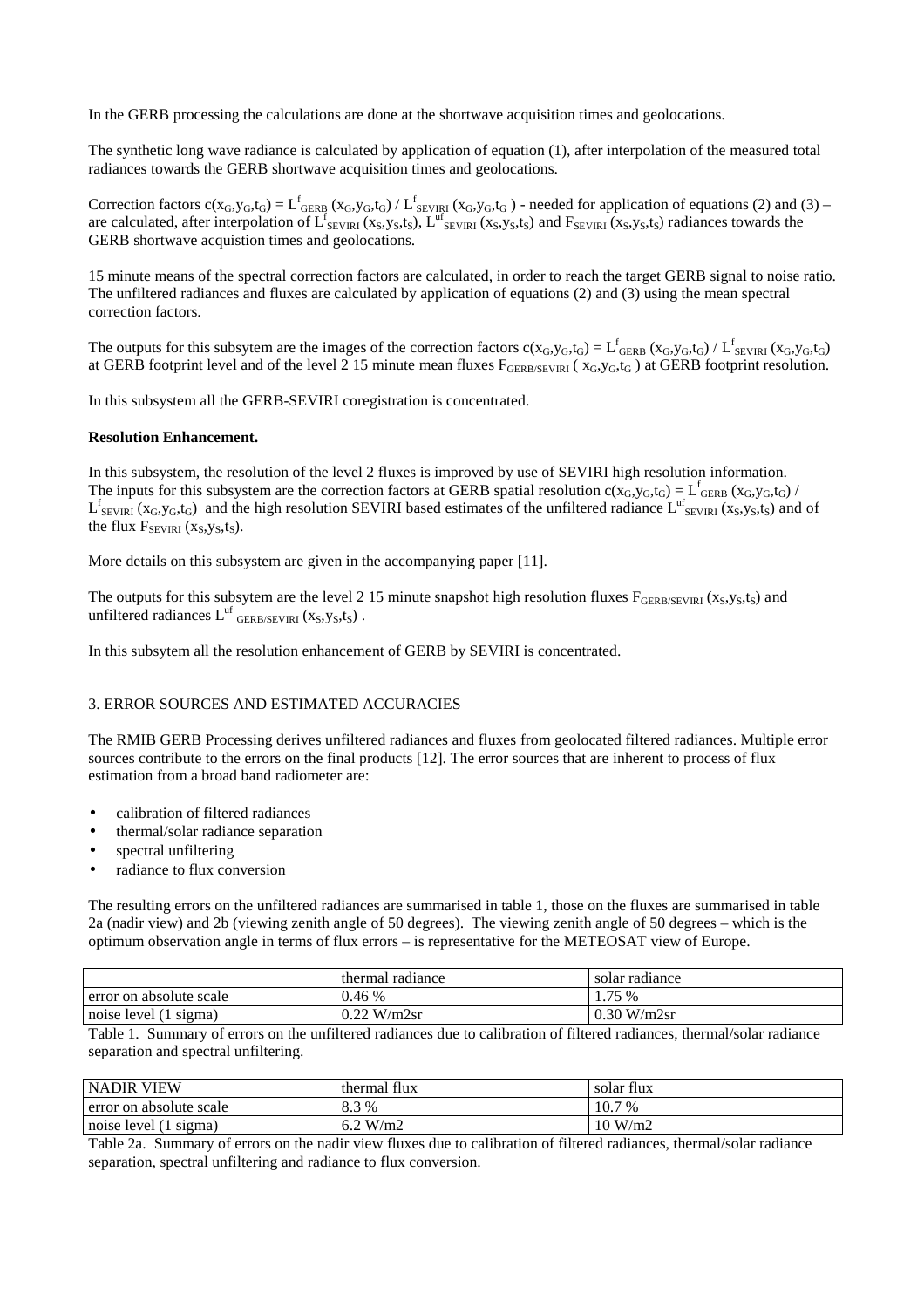| $50^{\circ}$ VIEW       | thermal flux          | solar flux |
|-------------------------|-----------------------|------------|
| error on absolute scale | 7 %<br>$\mathbf{1}$ . | 2%<br>0.2  |
| noise level (1 sigma)   | .2 W/m2               | W/m2       |

Table 2b. Summary of errors on the 50º view fluxes due to calibration of filtered radiances, thermal/solar radiance separation, spectral unfiltering and radiance to flux conversion.

Particular additional error sources are:

- effect of different spectral responses for different detector cells
- effect of non repeatability of pointing

The spectral responses of the different detector cells are slightly different. This is taken into account in the RMIB GERB processing in a two step approach. In the SEVIRI processing (step 1) the used spectral response is the *mean* of the individual GERB detector cell responses. In the GERB processing (step 2), the individual detector cell spectral response is related to the mean spectral response. This approach greatly simplifies the processing, while it introduces a worst case error of  $0.5\%$  [13].

The longwave filtered radiance must be calculated as the difference between a total radiance and the short wave radiance contribution to the total channel – see equation (1). The total radiance and the short wave radiance are measured by the same detector at different times. In between the total and the shortwave measurement the pixel can move. If a simple difference between pixels is calculated, a spurious short wave contribution remains in the calculated long wave radiance. In [14], the resulting error is calculated for the worst case, this is the most contrasted short wave scene - a bright cloud over ocean with overhead sun. In the RMIB GERB Processing, GERB pixels with large longwave errors due to this effect will be detected and eliminated thanks to the use of the SEVIRI longwave radiance estimates. GERB pixels with long wave radiance errors above 3% can safely be detected.

# 4. USER PRODUCTS AND SERVICES

An RMIB On Line Short-term Service (ROLLS) will be set up. The purpose of the on-line services is to give users access to the RMIB produced radiances and fluxes within the short term delay of one month after measurement. Access to the ROLSS will be via FTP.

If the products are more than 1 month old, they will be archived by the RAL based GGSPS (GERB Ground Segment Processing System) .

Products exist in four categories of space and time sampling :

• N: nominal GERB resolution. These products are defined as a 15 minute average, obtained by averaging three consecutive GERB measurements. The products have GERB spatial resolution, geolocated on the Rectified Grid computed by RAL (cf. L1.5 ARG product). The spatial shape of one pixel is the average of the 3 GERB footprints that have contributed to it.

In this category, thermal and solar fluxes for archival and long term distribution by the GGSPS are defined. These fluxes are defined to be compatible with the GERB filtered radiances (L1.5 ARG product) derived by the GGSPS.

- SHI: standard high resolution. These products are defined as 15 minute snapshots at SEVIRI acquisition times. The products have 3x3 SEVIRI pixels spatial resolution. The product is defined in a window over Europe. In this category, thermal and solar fluxes and radiances are defined. These fluxes and radiances are defined to be compatible with the SEVIRI radiance images. They can e.g. be used together with SEVIRI derived cloud products.
- F: fixed GERB resolution. These products are defined as averages over exact 15 minute bins (first bin: 00:00-00:15 UTC etc.). The products have roughly GERB spatial resolution, i.e. the pixels are geolocated on a rectified grid and are an average of 5x5 SHI pixels (see above); the grid resolution is thus 247x247. The spatial shape of one pixel is an exact square at nadir. The dimension of this square is the GERB sampling distance, i.e. close to 50 km. In this category, thermal and solar fluxes and radiances, are defined. These fluxes and radiances are defined for easy comparison with model output.
- NSHI: non standard high resolution. In this category, an archive product, is defined. This is not intended for routine distribution. This product is defined over the full MSG disc, as 15 minute snapshots at SEVIRI acquisition times. The product has 3x3 SEVIRI pixels spatial resolution.